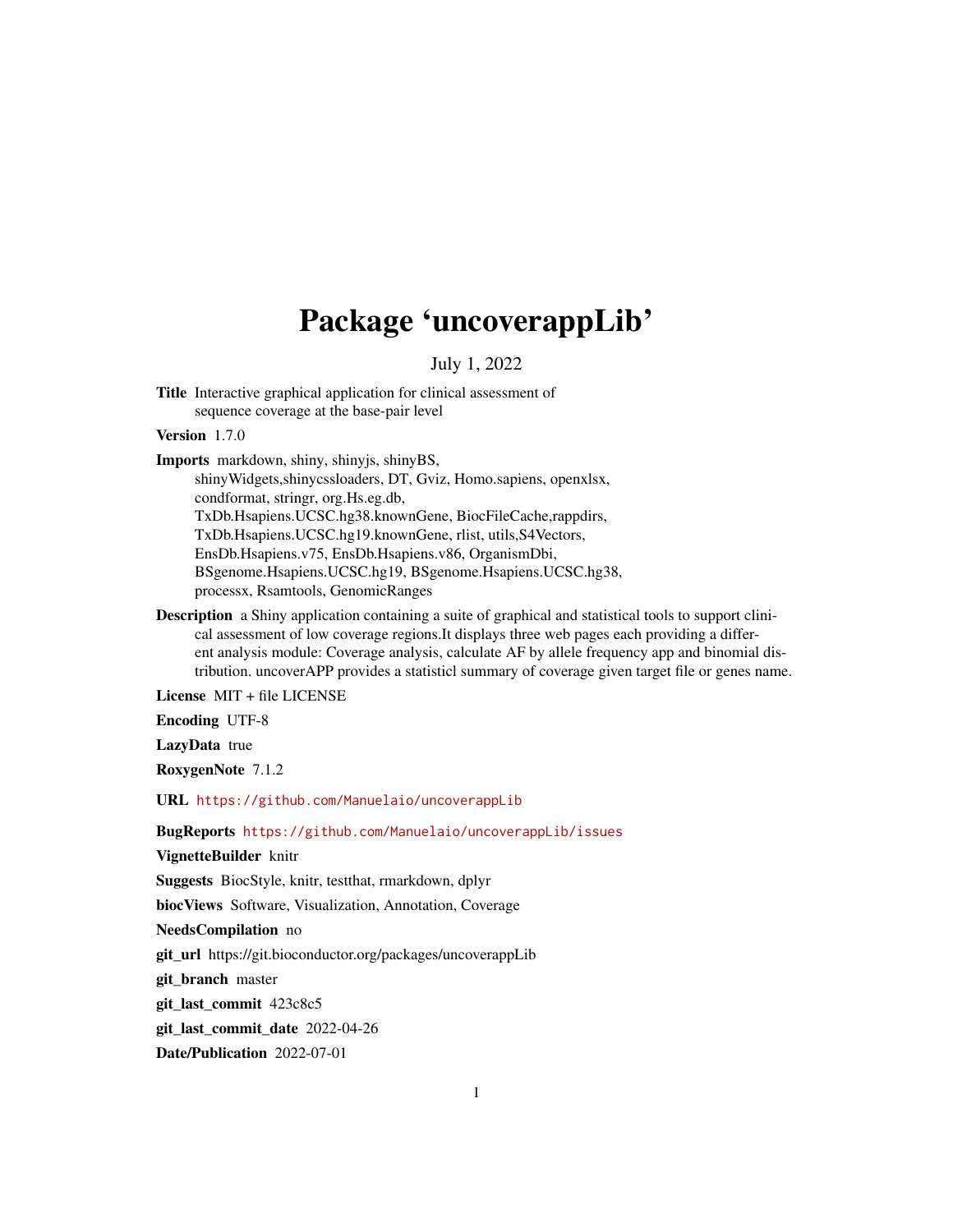<span id="page-1-0"></span>Author Emanuela Iovino [cre, aut], Tommaso Pippucci [aut]

Maintainer Emanuela Iovino <emanuela.iovino@unibo.it>

### R topics documented:

| Index | $\overline{7}$ |
|-------|----------------|

| .get_cache | wrapper function for getting BiocFileCache associated with uncover-<br>app package wrapper function for getting BiocFileCache associated |
|------------|------------------------------------------------------------------------------------------------------------------------------------------|
|            | with uncoverapp package                                                                                                                  |

#### Description

wrapper function for getting BiocFileCache associated with uncoverapp package wrapper function for getting BiocFileCache associated with uncoverapp package

#### Usage

.get\_cache()

#### Value

BiocFileCache object associated with uncoverappLib

buildInput *Build input file*

#### Description

Function to build input file for unCOVERAPP when the number of genes to analyze is  $> 50$ .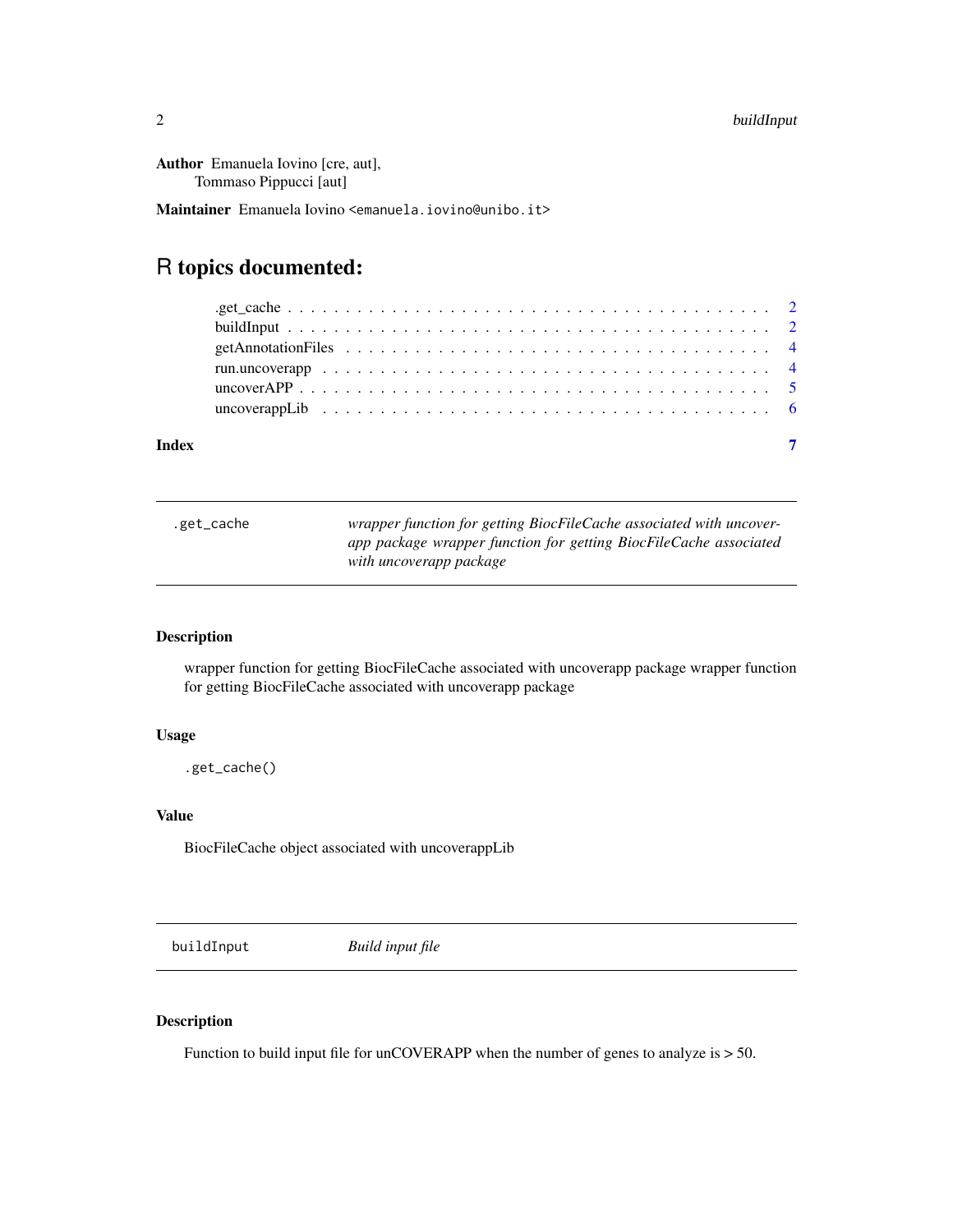#### buildInput 3

#### Usage

```
buildInput(
  geneList,
  genome,
  type_bam,
  bamList,
  outDir,
  type_input,
  MAPQ.min = 1,base.quality = 1\mathcal{L}
```
#### Arguments

| geneList     | a text file, named with txt extension, containing HGNC official gene name(s)<br>one per row.                                                                                                                                               |
|--------------|--------------------------------------------------------------------------------------------------------------------------------------------------------------------------------------------------------------------------------------------|
| genome       | (char) reference genome, hg19 or hg38                                                                                                                                                                                                      |
| type_bam     | (char) chromosome notation of their BAM file(s). Use "number" or "chr". In<br>the BAM file, the number option refers to $1, 2, , X, M$ chromosome notation,<br>while the chr option refers to chr1, chr2,  chrX, chrM chromosome notation. |
| bamList      | a text file, named with list extension, containing the absolute paths to BAM<br>$file(s)$ one per row.                                                                                                                                     |
| outDir       | (char) directory where pileup output will be stored                                                                                                                                                                                        |
| type_input   | (char) type of input target. Use "target" or "genes". If you use a list of gene<br>names use "genes", if you use a target bed use "target".                                                                                                |
| MAPO.min     | (integer) minimum MAPQ value for an alignment to be included in output file.                                                                                                                                                               |
| base.quality | (integer) minimum QUAL value for each nucleotide in an alignment.                                                                                                                                                                          |

#### Value

Two file: a file.bed containing tab-separated specifications of genomic coordinates (chromosome, start position, end position), the coverage value, and the reference:alternate allele counts for each position and a file.txt with statistical summary of coverage

#### Examples

```
gene.list<- system.file("extdata", "mygene.txt", package = "uncoverappLib")
bam_example <- system.file("extdata", "example_POLG.bam",
package = "uncoverappLib")
cat(bam_example, file = "bam.list", sep = "\n")
temp_dir=tempdir()
buildInput(geneList= gene.list, genome= "hg19", type_bam= "chr",
bamList= "bam.list",type_input="genes", outDir= temp_dir)
```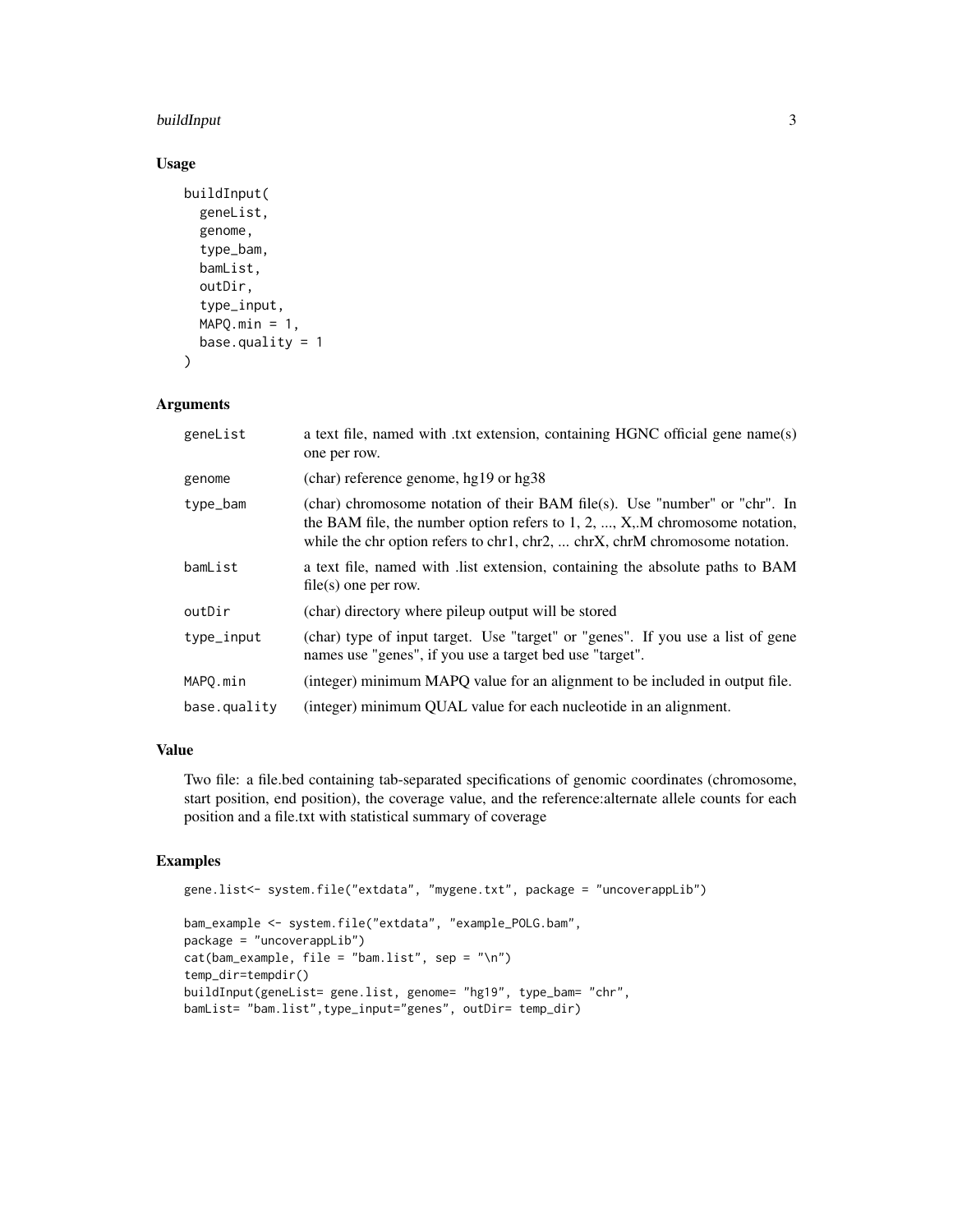<span id="page-3-0"></span>

#### Description

download and rename sorted.bed.gz and sorted.bed.gz.tbi files for annotation of low-coverage positions.

#### Usage

```
getAnnotationFiles(verbose = FALSE, vignette = FALSE)
```
#### Arguments

| verbose  | (logical) print messages                                    |
|----------|-------------------------------------------------------------|
| vignette | (logical) download example annotation-file in vignette mode |

#### Value

(char) Path to local cached file or initial download is required

#### Examples

getAnnotationFiles(verbose = TRUE, vignette= TRUE)

run.uncoverapp *Location for uncoverapp in RStudio enviroment*

#### Description

This function controls the 'shiny.launch.browser' option to launch uncoverapp in an external 'browser', the RStudio viewer '"viewer"', or a new '"window"' in RStudio.

#### Usage

```
run.uncoverapp(where = c("browser", "viewer", "window"))
```
#### Arguments

where accept '"browser'", '"viewer'" or '"window'". The option sets where uncoverapp will be launched. Using NULL, uncoverapp will use default After running 'run.uncoverapp(where="window")' the shiny app appears in your chosen location.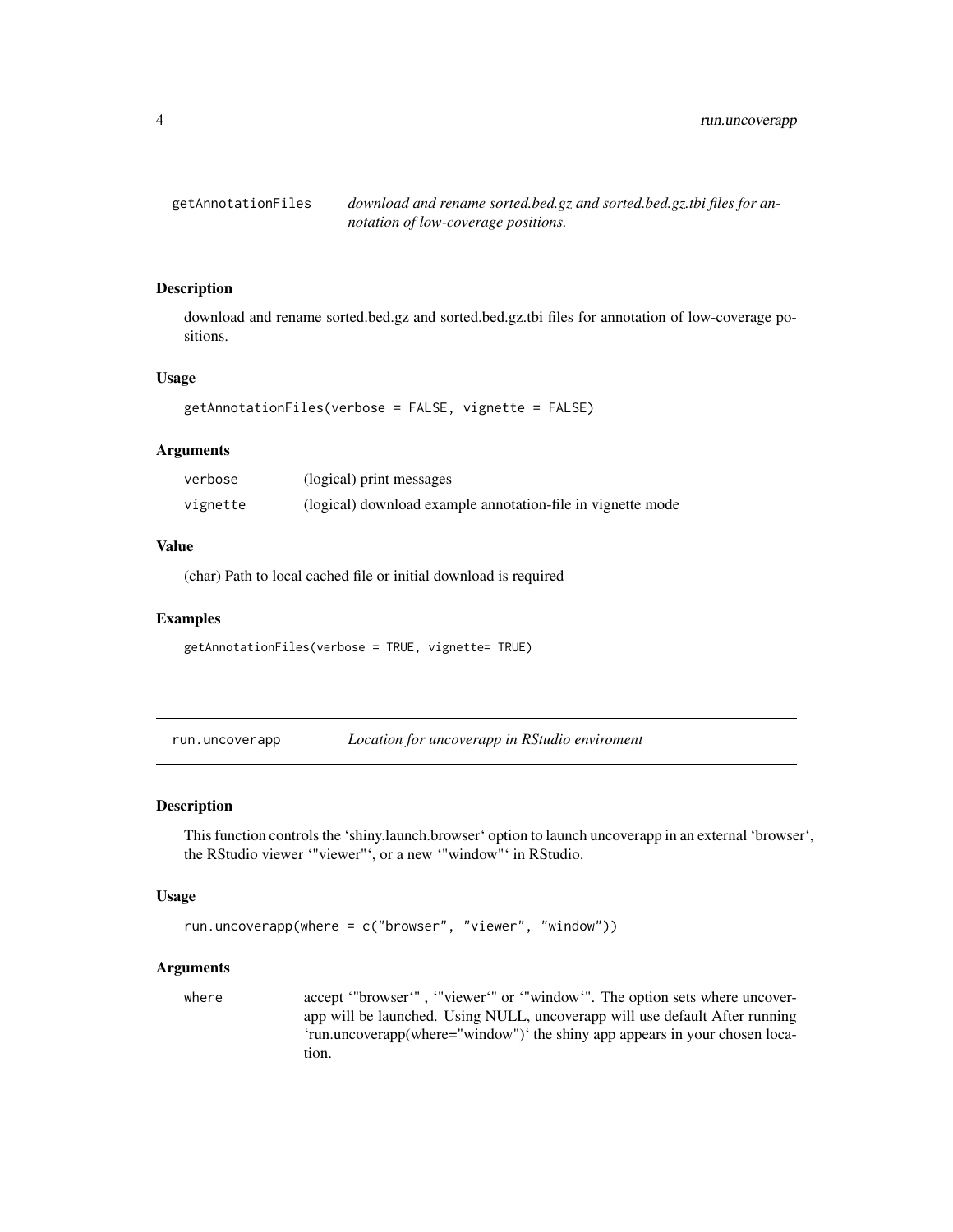#### <span id="page-4-0"></span>uncoverAPP 5

#### Value

This return a Shiny App. The is no value

#### Examples

```
## Only run this example in interactive R sessions
```

```
if (interactive()) {
run.uncoverapp(where="window")
}
```
uncoverAPP *run.uncoverapp*

#### Description

This function launches unCOVERApp, a Shiny application for clinical assessment of sequence coverage. Setting where uncoverapp will be launched with following where option: '"browser'" in user default browser, '"viewer'" RStudio viewer and '"window'" in a new Rstudio window.

#### Usage

uncoverAPP()

#### Value

This return a Shiny App. The is no value

#### Author(s)

Emanuela Iovino

#### Examples

```
## Not run:
file.name='../path/sorted.bed.gz'
tbi='.../path/sorted.bed.gz.tbi'
app()
## End(Not run)
## Only run this example in interactive R sessions
if (interactive()) {
app()
}
```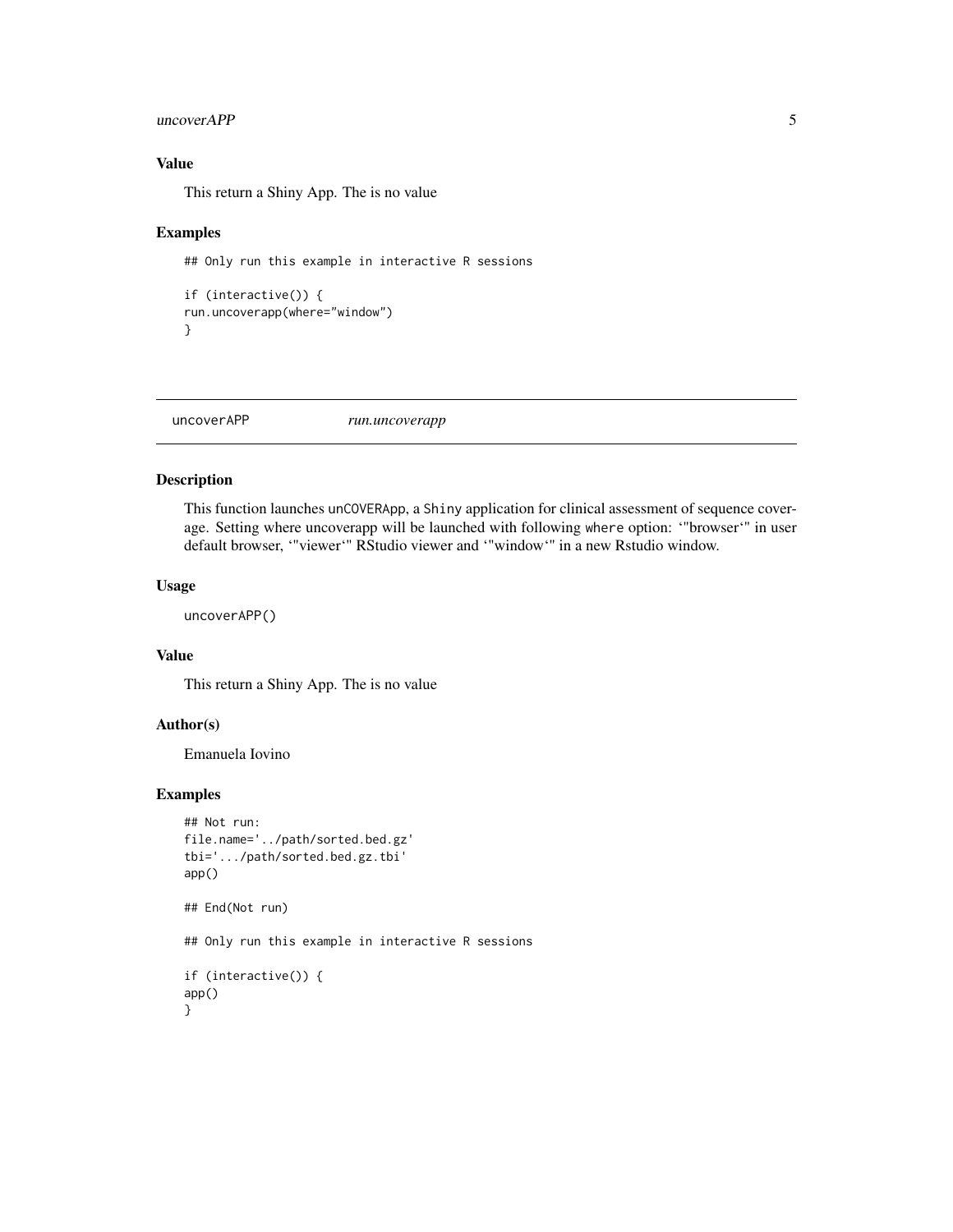<span id="page-5-0"></span>uncoverappLib *uncoverappLib: Interactive graphical application for clinical assessment of sequence coverage at the base-pair level*

#### Description

a Shiny application containing a suite of graphical and statistical tools to support clinical assessment of low coverage regions.It displays three web pages each providing a different analysis module: Coverage analysis, calculate AF by allele frequency app and binomial distribution. uncoverAPP provides a statisticl summary of coverage given target file or genes name.

#### Author(s)

Maintainer: Emanuela Iovino <emanuela.iovino@unibo.it>

Authors:

• Tommaso Pippucci <tommaso.pippucci@unibo.it>

#### See Also

Useful links:

- <https://github.com/Manuelaio/uncoverappLib>
- Report bugs at <https://github.com/Manuelaio/uncoverappLib/issues>